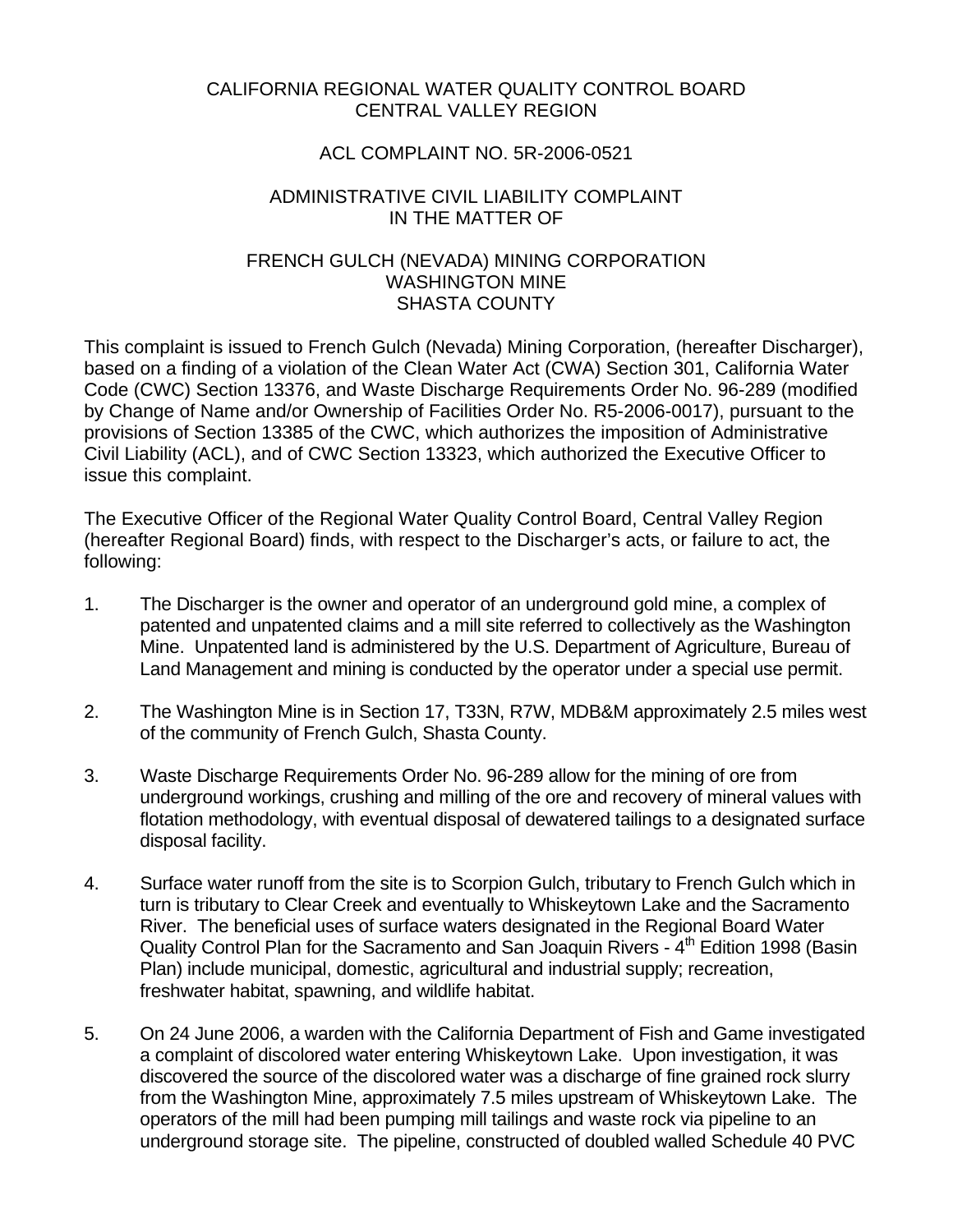pipe, was suspended above a steep slope with rope and wood braces and had broken, discharging the material down the slope and into surface waters. The operator was unaware of the discharge until notified by the warden, whereupon they immediately stopped the discharge.

- 6. The pipeline had not been adequately engineered, nor was the underground storage of tailings and waste rock slurry allowed under the current waste discharge requirements.
- 7. Water samples were obtained during the spill by an employee with the National Park Service experienced in such sampling. Samples were obtained in Clear Creek upstream of the affected drainage, in the affected drainage, and in Clear Creek downstream at the confluence with Whiskeytown Lake. These samples were transported under chain of custody to Regional Board staff and then to the Regional Board's contract lab. The analyses revealed concentrations of arsenic is the water upstream of the domestic water intake at Oak Bottom Marina at Whiskeytown Lake at 3.5 ug/l, below the Environmental Protection Agency MCL of 10 ug/l.
- 8. Significant bottom deposits of the rock slurry remained in Scorpion Gulch and French Gulch which may impact the benthic aquatic community.
- 9. Regional Board staff obtained samples of the spilled material from the slope below the broken pipeline before it entered the creek. The solid material contained arsenic at a concentration of 2,140 mg/kg, above the Hazardous Waste Total Threshold Limit Concentration of 500 mg/kg contained in Title 22 of the California Code of Regulations (CCR).
- 10. According to the Discharger's initial estimates, approximately 5 tons or, by their calculation, 4,409 gallons of rock slurry had been spilled. While most of the slurry was not susceptible to cleanup without significant damage to the benthic aquatic community in Scorpion Gulch and French Gulch, the operators, over the next few weeks, removed a approximately 880 gallons of material from the hillside leading to Scorpion Gulch.
- 11. The Discharger is alleged to have violated provisions of law for which the Regional Board may impose liability under Section 13385(c)(1) and (2) of the CWC.
- 12. Waste Discharge Requirements Order No. 96-289 states, in part, the following:
	- *"A. Discharge Prohibitions:* 
		- *1. The discharge of waste, including mill effluent, tailings or the tailings supernatant, to surface waters or surface water drainage courses is prohibited.*
	- *"B. Discharge Specifications* 
		- *1. The discharge shall not cause a condition of pollution, contamination, or nuisance as defined by Section 13050 of the California Water Code.*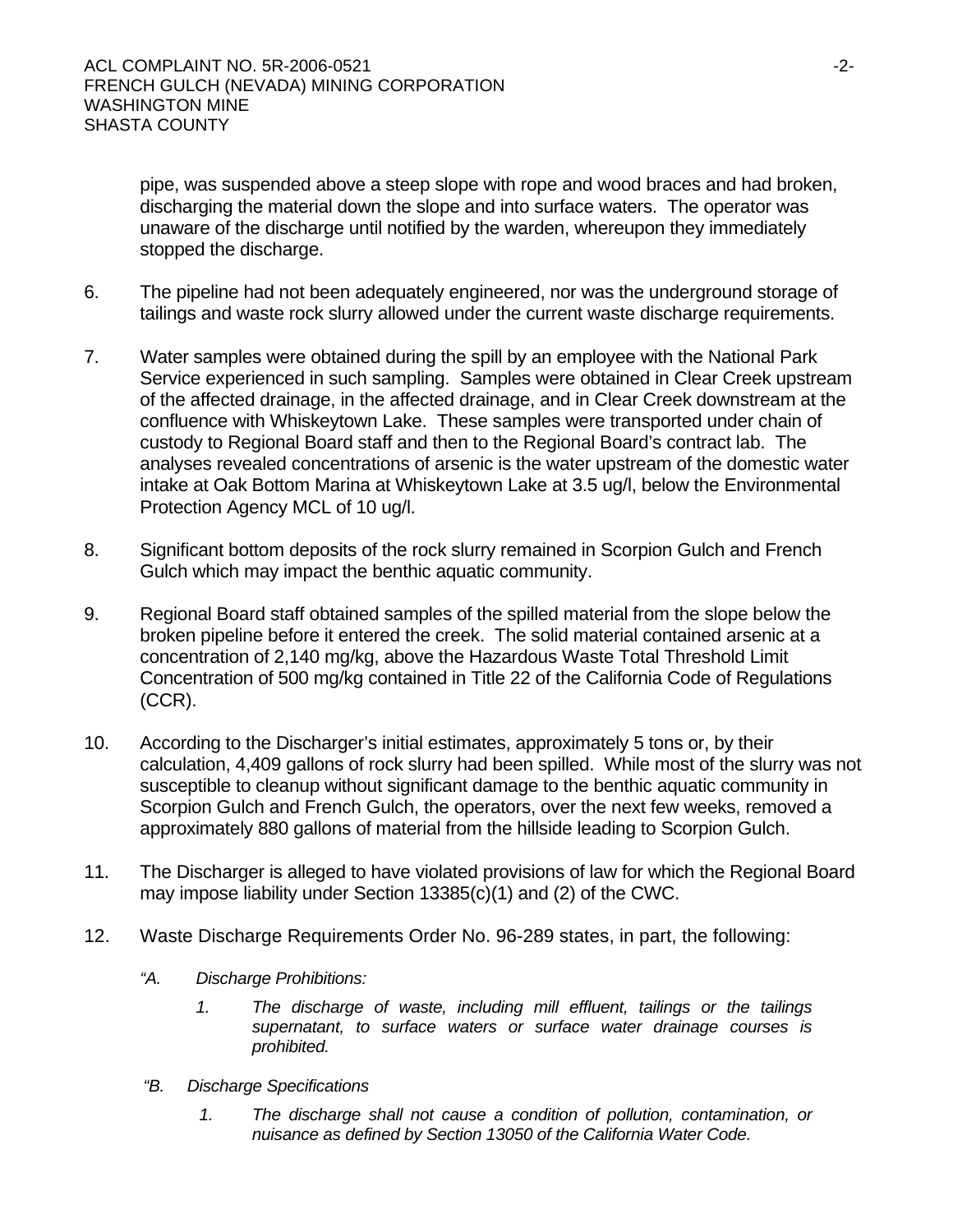- *3. Collected solids removed from the tailings pond shall be removed and disposed in WMU No. 2"*
- 13. Section 301 of the CWA and Section 13376 of the CWC prohibit the discharge of pollutants to surface waters except in compliance with an NPDES permit.
- 14. The Discharger is alleged to have violated Discharge Prohibitions A.1; Discharge Specifications B.1 and B.3.
- 15. Pursuant to CWC Section 13385 a(2) and (5) civil liability may be imposed based on the following fact:

On 24 June 2006, a warden with the California Department of Fish and Game investigated a spill of material from the Washington Mine to surface waters. Further investigation by Regional Board staff revealed the spilled material was a combination of mill tailings and waste rock from the construction of a new mine adit. The origin of the spilled material was from a poorly designed and constructed pipeline designed to transport waste rock and mine tailings for storage in the underground workings of the mine in violation of waste discharge requirements.

- 16. The Discharger is alleged to have violated provisions of law for which the Regional Board may impose liability under CWC Section 13385(c)(2). Section 13385 of the CWC states, in part:
	- *"(a) Any person who violates any of the following shall be liable civilly in accordance with this section:* 
		- *(2) Any waste discharge requirements or dredged and fill material permit.*

*\*\*\*\*\*\*\*\** 

- *(5) Any requirements of Sections 301, 302, 306, 307, 308, 318, or 405 of Clean Water Act, as amended."*
- *"(c) Civil liability may be imposed administratively by the state board or a regional board pursuant to Article 2.5 (commencing with Section 13323) of Chapter 5 in an amount not to exceed the sum of both of the following:* 
	- *(1) Ten thousand dollars (\$10,000) for each day in which the violation occurs.*
	- *(2) Where there is discharge, any portion of which is not susceptible to cleanup or is not cleaned up, and the volume discharged but not cleaned up exceeds 1,000 gallons, an additional liability not to exceed ten dollars (\$10) multiplied by the number of gallons by which the volume discharged but not cleaned up exceeds 1,000 gallons."*
- *"(e) In determining the amount of any liability imposed under this section, the regional board, the state board, or the superior court, as the case may be, shall take into account the nature, circumstances, extent, and gravity of the violation or*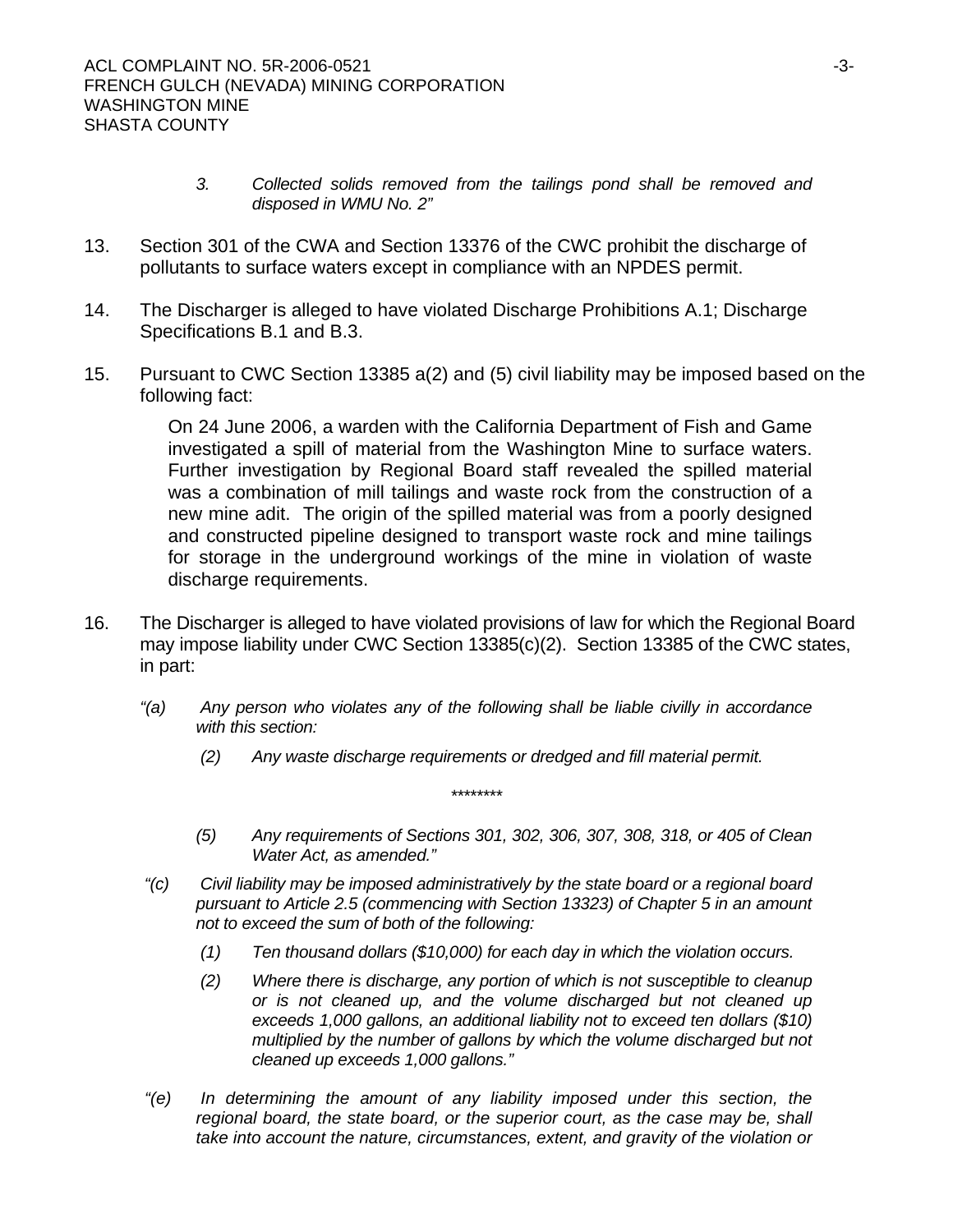*violations, whether the discharge is susceptible to cleanup or abatement, the degree of toxicity of the discharge, and, with respect to the violator, the ability to pay, the effect on its ability to continue its business, any voluntary cleanup efforts undertaken, any prior history of violations, the degree of culpability, economic*  benefits or savings, if any, resulting from the violation, and other matters that *justice may require. At a minimum, liability shall be assessed at a level that recovers the economic benefits, if any, derived from the acts that constitute the violation."*

- 17. The discharge from the broken pipeline was estimated by the mine operator to be approximately 4,409 gallons on 24 June 2006. Some of the material was recovered and an estimate of 4 tons or approximately 3,527 gallons of solids and contaminated liquid entered Scorpion Creek and was not susceptible to cleanup.
- 18. Pursuant to CWC Section 13385(c) the Discharger has a maximum civil liability of \$35,270 based on the estimated discharge (3,527 gallons minus 1,000 gallons) at \$10 per gallon, plus \$10,000 for the one day of discharge in violation of Waste Discharge Requirements.
- 19. Regional Board staff spent a total of 116 hours investigating this incident and preparing the Complaint. The total cost for staff time is \$12,760 based on a rate of \$110 per hour including overhead costs.
- 20. The ruptured pipeline was temporary in nature. The Discharger had planned and is currently designing a permanent pipeline with adequate engineering and design for future operations. In place of using the temporary pipeline to move the material to the mine stopes, the Discharger could have dewatered the material and transported it to the approved disposal area via truck. Total economic savings by the Discharger for not using this method at the time of the spill is less than \$5,000. Currently, the Discharger is using this latter method for disposal of the material.
- 21. According to the Discharger, a total of \$7,560.00 (540 man hours at a rate of \$14.00) was spend on cleanup of residual material left on the hillside. Further, cost of equipment and supplies resulted in additional costs of \$2,750. Total costs spent on cleanup are \$8,960.
- 22. Issuance of this Order is exempt from the provisions of the California Environmental Quality Act (Public Resources Code Section 21000, et. seq.), in accordance with Section 15321(a)(2), Title 14 of the California Code of Regulations.